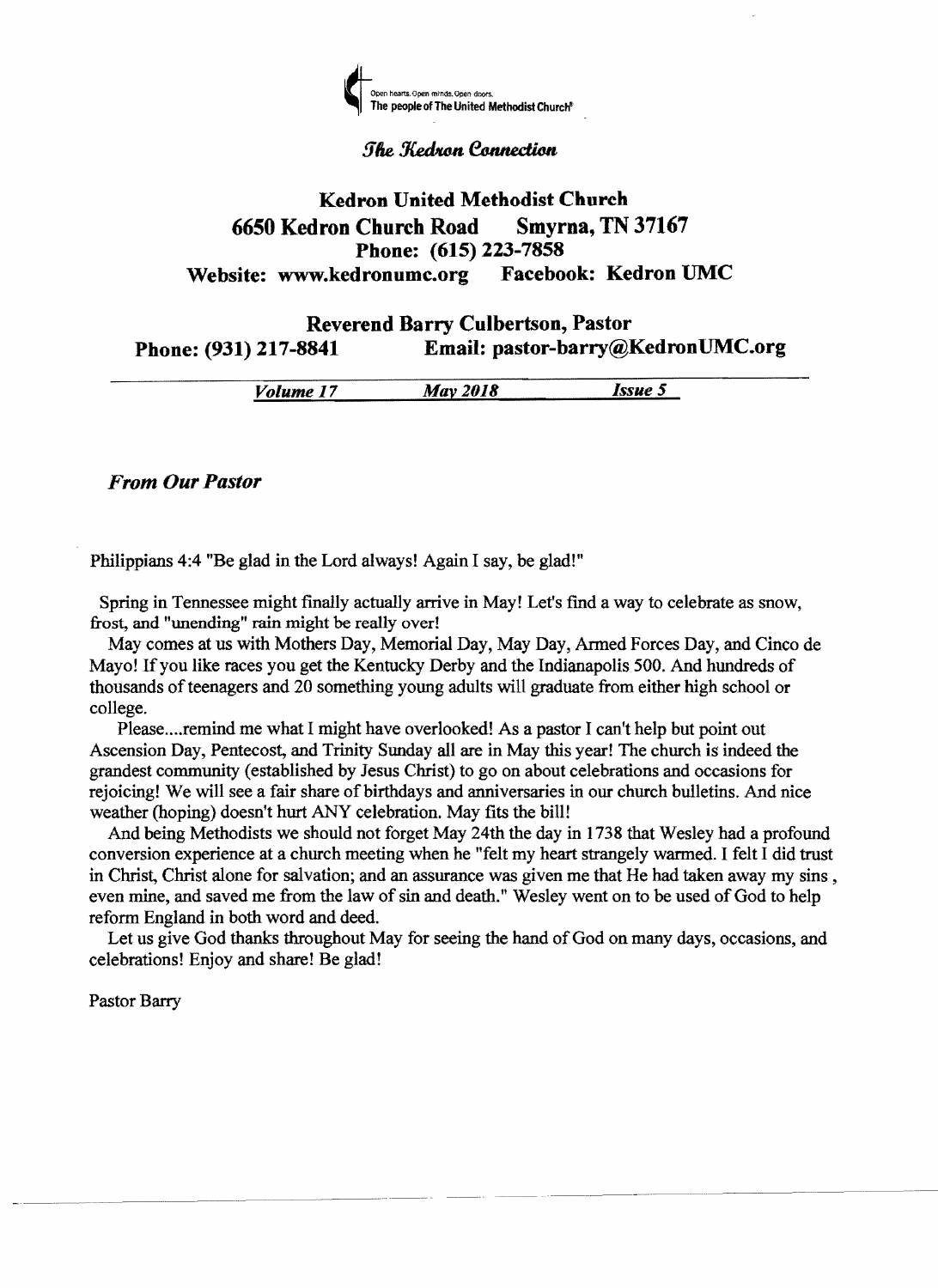## Fellowship Supper

Our First Wednesday Fellowship Supper will be on May 2. We will celebrate with Lytle Hodge his upcoming 97<sup>th</sup> birthday. Our covered-dish meal will begin at 6:30 p.m.

## Men's Breakfast

The May Men's Breakfast will be Saturday, May 5. Breakfast will be served at 7:00 a.m. in the fellowship hall.

## Cleanup Day

A Cleanup Day is planned for May 19. All who can please come and help with chores we need to do for our Kedron building and grounds. We will be begin at 9:00 a.m. The rain date is May 26.

## Choir Notes

Let's practice briefly after worship services in May. We will practice on Sunday, May 27 at 1:00 p.m. if that is convenient for the choir.

## Handwork Ministry

The Handwork Ministry meets the third Wednesday of the month at 10:00 a.m. to knit and crochet. The group will meet on Wednesday, May 16 at the home of Ernestine Clark, 2414 Gauphin Lane, Smyrna.

#### **Bible Study**

The Bible Study led by Rev. Travis Perry continues. The group meets at the home of Lytle Hodge on Tuesdays at 10 a.m. The address is 507 Hazelwood Drive, Smyrna.

## District Conference

There will be District Conference on May 20 at Manchester First UMC beginning at  $2:30$  p.m. The main focus of the meeting is to prepare for Annual Conference in June.

Acts 10:39-40 spoken by Peter was the quotation in the April newsletter.

#### Appointment Announced

Linda Lee our PPR Committee Chair has received information that Rev. Barry Culbertson will be appointed to Lock's Memorial/Kedron Charge for the next conference year. Pastor Barry, this was a welcomed announcement and we look forward to another year of your leadership.

#### Bucket Offerings

In May our bucket offerings at Sunday morning worship will be donated to the Stewarts Creek High School Future Farmers of America (FFA) group.

## Food Bank

You may bring food donations for the Nourish Food Bank to the church the first and second Sundays of the month. Place the food items on the pew in the narthex. The food will be delivered to our local food bank. The suggested items for May are pasta and pasta sauce. All non-perishable foods are accepted and appreciated.

#### **Outreach**

At the April meeting, the Administrative Council voted to contribute \$200.00 to Project Transformation. This is a summer program for young school children. . The closest location to us this year will be LaVergne First-UMC. If anyone would like to volunteer to read to children, contact Pastor Barry.

#### Laity Meeting

The Rutherford County Laity Fellowship is scheduled to meet on May 21 at Blackman UMC, 4380 Mason Pike, Murfreesboro. This is the third Monday of the month instead of the regular fourth Monday as that is Memorial Day. The meeting will begin at 6:30 p.m. with dinner.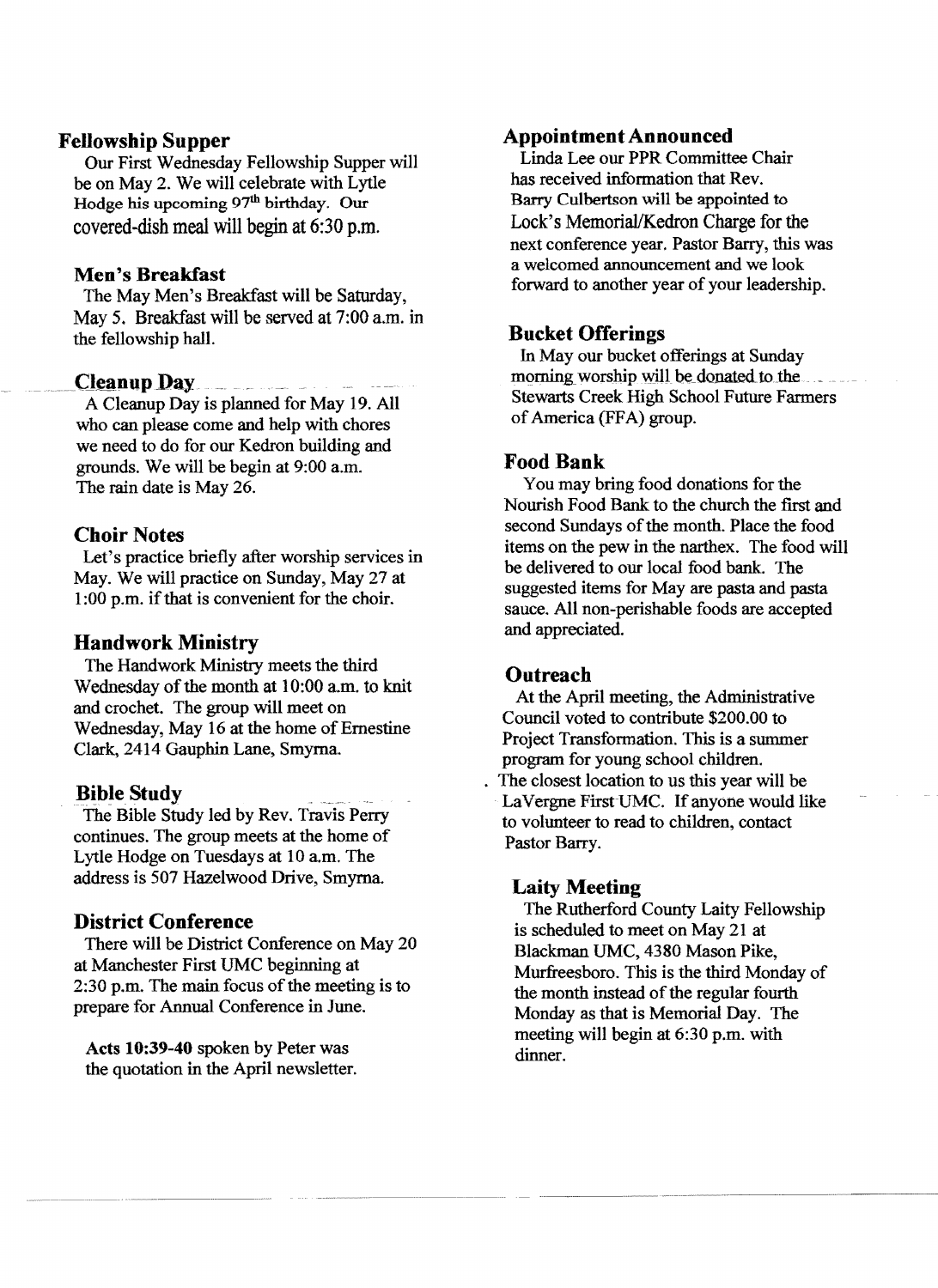# **Happy Birthday to:**

| <b>Travis Perry</b>          | May 8  |
|------------------------------|--------|
| Lynne Lee                    | May 12 |
| Lytle Hodge                  | May 14 |
| Fay Fraley                   | May 19 |
| Wayne Lee                    | May 20 |
| Teresa Palmer                | May 22 |
| Jeanne Neville               | May 27 |
| Linda Lee                    | May 30 |
| Doug Rouse                   | May 31 |
| <b>Happy Anniversary to:</b> |        |
| Charles & Sunya Sprinkle     | May 29 |
| Marc & Kristy Fraley         | May 30 |
|                              |        |

# Thank You

Delann Dunbar wrote and directed our Easter morning program. She also planned our Creation Care Sunday (Earth Day) service; she even had gifts for the congregation. Thank you, Delann for all you did for these very meaningful services. Thanks also to all those who participated.

## **Bright Sunday**

April 15 our worship service was a Bright Sunday service. Rev. Travis Perry had told Pastor Barry of this tradition. Pastor Barry led us as humor and jokes were shared.

# **Children and Youth**

Pastor Barry and wife LeNoir hosted our children and youth at their home on April 21. Adult members of the congregation were also invited. Following roasting wieners and marshmallows, the group went to see the movie I Can Only Imagine. More activities for our children and youth are being planned. Thank you Doug and Dee Rouse, Sue Harris, and Pastor Barry.

## **Who Said This?**

"You must understand this, my beloved; let everyone be quick to listen, slow to speak, slow to anger; for your anger does not produce God's righteousness.... welcome with meekness the implanted word that has the power to save your souls."

--NRSV (Book of James)

# **May Calendar**

Tuesday, May 1:<br> $10:00$  a.m. B **Bible Study** Wednesday, May 2: 6:30 p.m. Fellowship Supper Thursday, May 3: National Day of Prayer Saturday, May 5:<br>7:00 a.m. Me Men's Breakfast Sunday, May 6:<br>8:45 a.m. 8:45 a.m. Sunday School<br>9:30 a.m. Worship Servic 9:30 a.m. Worship Service<br>10:30 a.m. 20 minute Choir 20 minute Choir Practice Tuesday, May 8:<br>10:00 a.m. **Bible Study** Sunday, May 13: Ascension Sunday Mother's Day 8:45 a.m. Sunday School<br>9:30 a.m. Worship Servic Worship Service Tuesday, May 15:<br>10:00 a.m. I **Bible Study** Wednesday, May 16: 10:00 a.m. Handwork Ministry at Ernestine Clark's home Saturday, May 19:<br>9:00 a.m. Cleanup Day Sunday, May 20: Day of Pentecost 8:45 a.m. Sunday School<br>9:30 a.m. Worship Servic Worship Service 10:30 am. 20 minute Choir Practice 2:30 p.m. District Conference at Manchester First UMC Monday, May 21: 6:30 p.m. Rutherford County Laity at Blackman UMC Tuesday, May 22: 10:00 a.m. Bible Study Thursday, May 24: Aldersgate Day Saturday, May 26:<br>9:00 a.m. Clo Cleanup Rain Date Sunday, May 27: Trinity Sunday 8:45 a.m. Sunday School 9:30 a.m. Worship Service 10:30 a.m. June newsletter information due. Email:<br>
If fraley@ 1:00 p.m. Choir Practice

Tuesday, May 29: 10:00 a.m. Bible Study